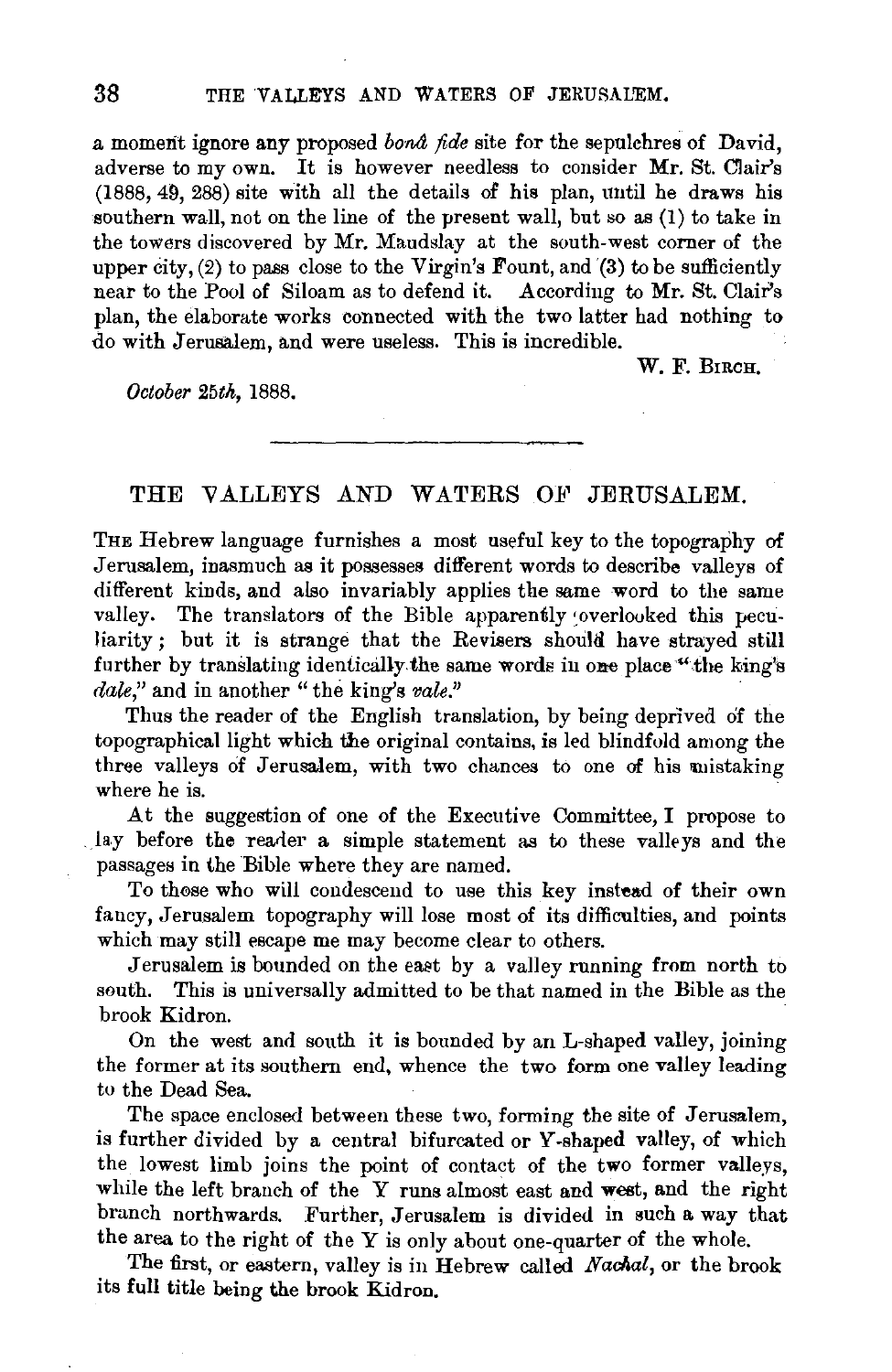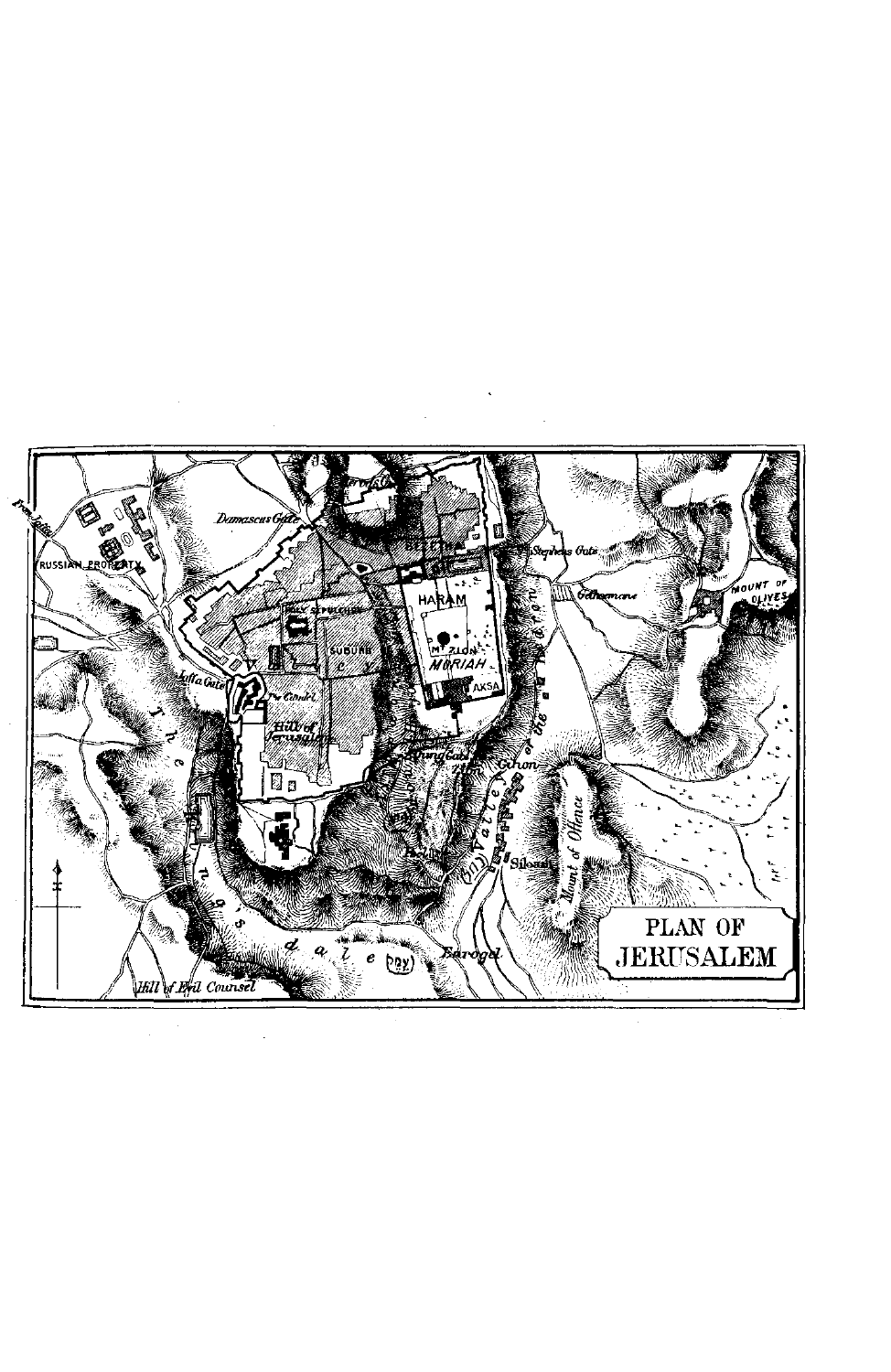The second, or south-western, valley is called *Emek*, or the Dale, with various additions,

. The third valley *(i.e., the left and lowest limb of the Y)* is called  $Ge$ . or the valley of Hinnom, the last word, Hinnom, being very seldom omitted.

If the reader asks, as he has a right to ask, "Do all writers on Jerusalem believe all this about the valleys *1"* then I must reply, " Certainly not."

Theories have been formed and advocated in ignorance of the abovenamed *key,* and, as General Gordon rightly observed *(Quarterly Statement,*  1885, 81), "A man, under his own name, cannot go right-about-face all at once." My experience is that he will hardly go at all sooner or later. I have explained in *Quarterly Statement* (1878, 178 ; 1882, 56) how I got into the light, or rather how light got into me, by a mere accident, and how the Jerusalem fog which still envelops so many lifted and the great outlines of Jerusalem burst upon my view in wonderful distinctness, as soon as ever I admitted that  $\text{Nachal} = \text{eastern value}$ ,  $\text{Ge} = \text{central value}$ ,  $E$ mek = south-western valley. My faith in this key was confirmed beyond a shadow of a doubt when, by the use of it, I found that Jer. xxi, 13, 14," I am against thee, 0 inhabitant of the valley [emek] and of the rock of the plain [ mishot], saith the Lord: ye which say who shall come down against us," had *nothing whatever to do with Jerusalem*, as hitherto universally supposed.

The people of Jerusalem did *not* live in the *emek,* and the word *mishor*  is technically applied to the upland downs on the *east* side of the Jordan. The very expression used by Rabbath-Ammon in Jer. xlix, 3, 4," Who shall come unto me," answering so closely to " Who shall come down against us," is enough to show to the unprepossessed reader that the capital of the Ammonites is addressed in Jer. xxi, 13, just as Jerusalem is in the twelfth verse ; while Ezek. xxi, 20, throws further light on the question.

Here, again, I must confess with sadness that writers, learned and unlearned alike, still go on in error, preferring to do violence to Hebrew usage rather than to revise what they have once written (1878, 189 ; 1882, 59). I must also add that I first learned from Mr. Schick (1884, 185) that I had been forestalled by Schwarz in perceiving that the central, *i.e.,* the Tyropceon valley, was the valley *(ge)* of Hinnom. Possibly his discovery was rejected by others because he went on to say that the south-western valley, *emek* (still, I grieve to say, commonly taken to be the *ge,* or valley of Hinnom) was the valley of Rephaim. Anybody could see that it was *not,* and that the Philistines could never have *spread*  themselves in such a small place  $(2 \text{ Sam. v}, 18, 22; xxiii, 13)$ .

Now as to the valleys.

## *Nachal,* OR THE BROOK KIDRON.

2 Sam. xv, 23. The king passed over the brook Kidron.

St. John, xviii, l. Jesus went forth with his disciples over the brook Kidron.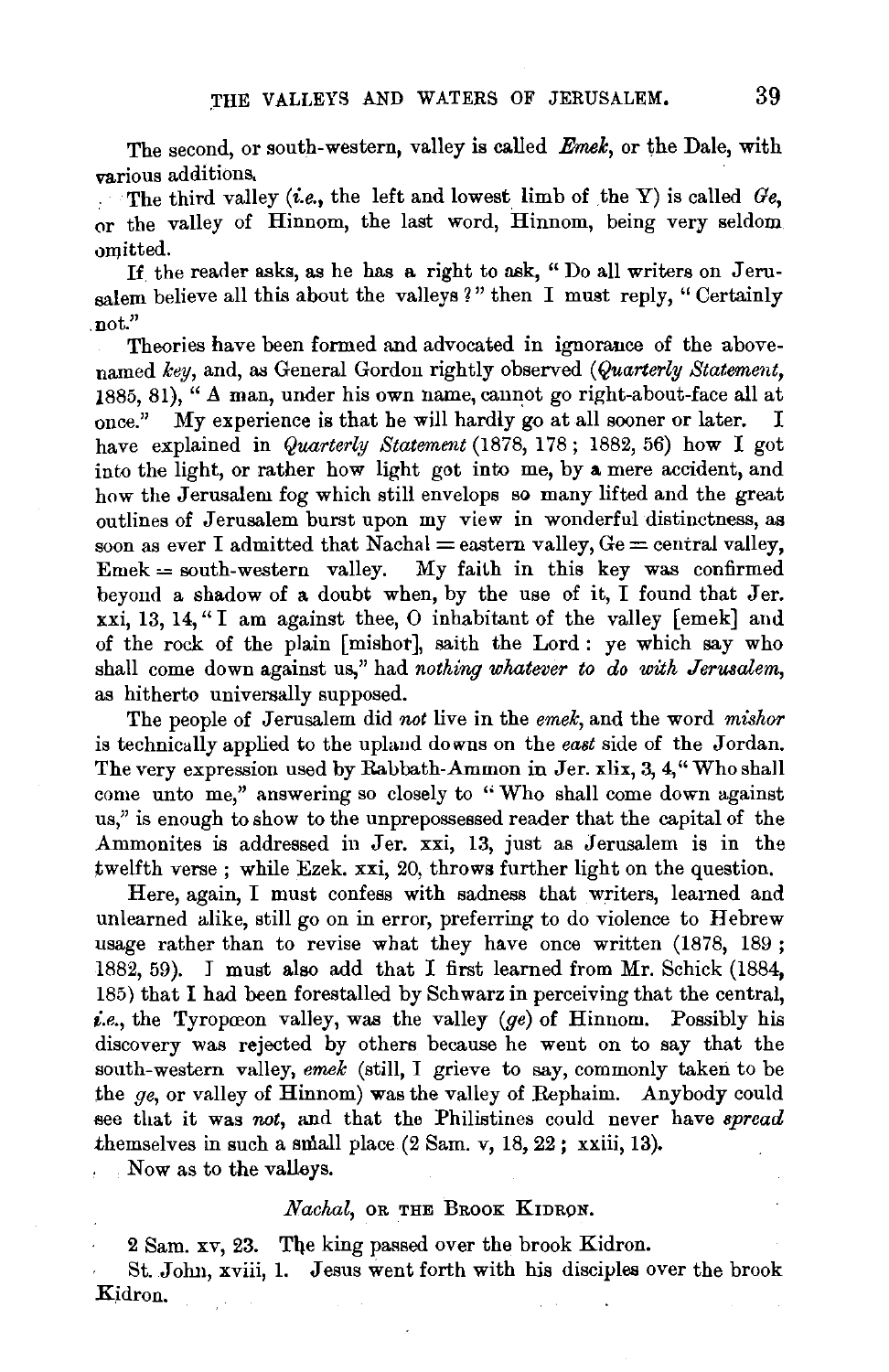1 Kings, ii, 37. Passest over the brook Kidron.

1 Kings, xv, 13. Asa burnt her image at the brook Kidron.

2 Kings, xxiii, 4. Josiah burned them without Jerusalem in the fields of Kidron.

2 Kings, xxiii, 6. Unto the brook Kidron and at the brook Kidron. 2 Kings, xxiii, 12. Cast the dust of them into the brook Kidron. Jer. xxxi, 40. All the fields unto the brook Kidron.

Sometimes Kidron is omitted, and *Nachal* only used.

Nehemiah (ii, 14, 15), after passing the King's pool, says, "Then went I up in the night by the brook."

2 Chron. xxxiii, 14, R. V. After this Manasseh built an outer wall to the city of David on the west side of Gihon, in the valley *(nachal, i.e.,*  brook).

Here the original contained light, while a vague translation has produced darkness, in which writers on Jerusalem are still groping. This verse by itself showed that Gihon was on the east of Jerusalem, and the city of David close to it, on the west side of Gihon ; but because the A. V. gave *valley* instead of *brook* (and the R. V. does just the same), Dr. Robinson was led astray, and Sir Charles Warren triumphantly claims that his north-westerly site for Zion "is the only site which will render intelligible" this verse ("Temple," 35). Put *brook* for *valley,* and the verse is seen at once to be diametrically opposed to his view. He has long admitted that the Book of Nehemiah seems to place the city of David on Ophel, but here we have his favourite passage in Chronicles doing the very same thing. It would have been most unsatisfactory if Nehemiah had not been consistent with Chronicles.

On the invasion of Sennacherib, Hezekiah (2 Chron. xxxii, 4) gathered much people together, and they stopped all the fountains, and *the brook (nachal)* that flowed through the midst of the land, saying, why should the kings of Assyria come and find much water. Here the A. V. is better than the R. V., for the former gives the marginal reading, " overflowed."

What then was *the brook that overflowed* ? Heavy rain would make a stream in any valley. But in this case why stop only one? Now the Virgin's Fount in the Kidron valley is partly an intermittent spring. It seemed, therefore, to me ten years ago *(Quarterly Statement,* 1878, 181) that this spring was referred to, since it is in the *nachal*, and *overflows* at irregular intervals. The recent discovery of Schick's aqueduct, which carried these waters to the mouth of the Tyropoeon valley, showed, however that the waters from Gihon, even in the time of Ahaz, were not allowed to overflow down the Kidron, while the flowing along the aqueduct certainly did not answer to flowing "through the midst of the land."

We (writers) have been for fifty years needlessly indulging in conjectures when all along any ragged urchin at Jerusalem could answer off-hand the question, "Where is the brook that overflows through the midst of the land *1"* Dr. Robinson thought it flowed down the south-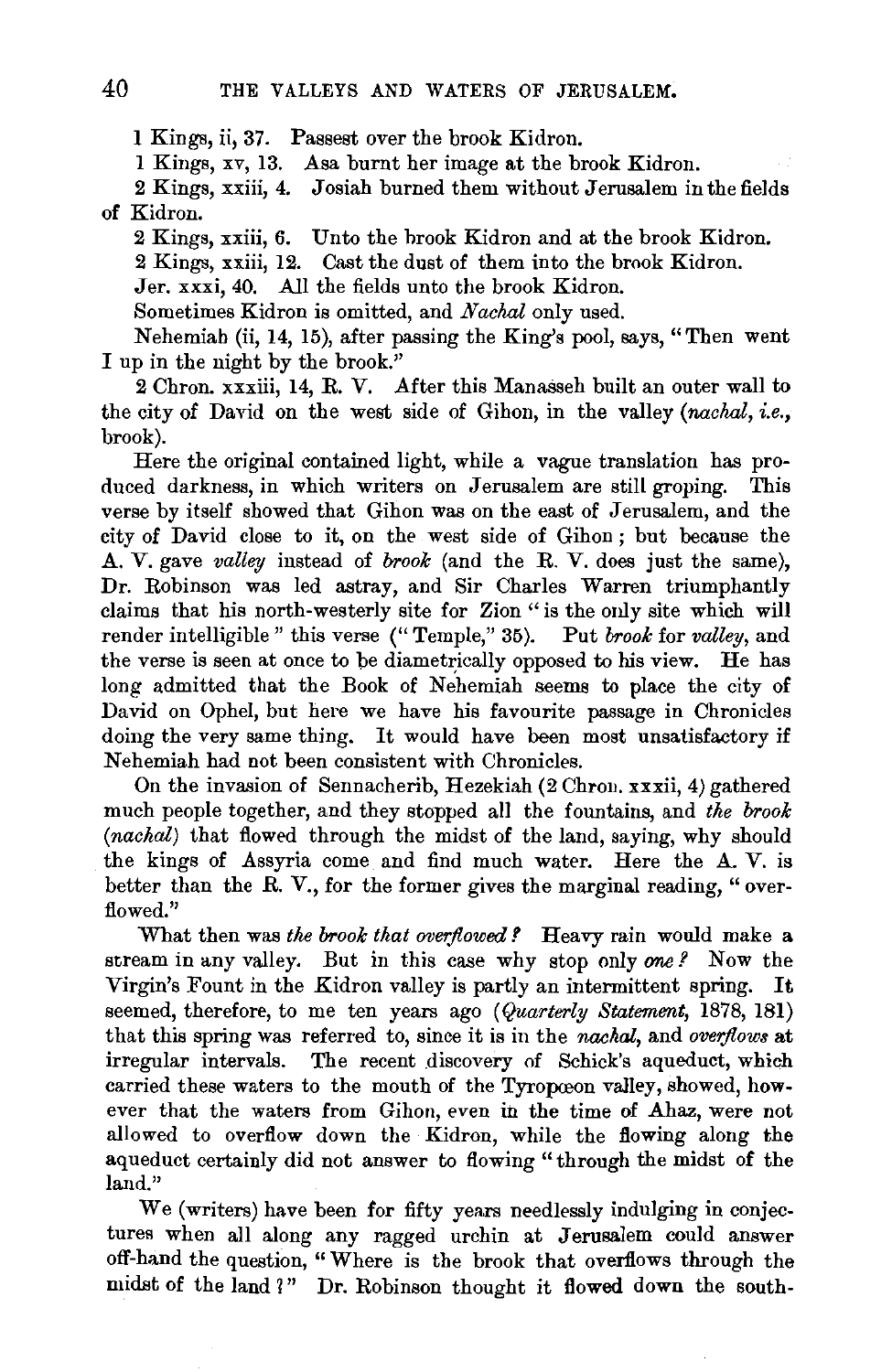western valley : Sir C. Warren, writing of the central valley, exclaims ("Underground Jerusalem," 70, 322, 331), "How tantalising to have found the *brook*, but to be debarred pursuing it up to its source!" Nevertheless the brook has been overflowing almost every year. Dr. Robinson notes it and Sir C. Warren saw it, and I also ; and yet no one has recognised it. What is more, its periodical flow is actually tabulated in these very pages *(see* 1883, 33), and as no one should overlook it, it is headed "TABLE IX. The overflow of Beer Ayub." Yet it has taken me ten years to find it out and this while the "Land and Book," 656, etc., and" Jerusalem Recovered," 258, have brought closely together the mention of the brook that overflowed, and the overflow of Joab's well and the long tunnel, so that one ought long ago to have perceived the connection between them.

Major Conder says, "The rising of the waters is held as a feast by the inhabitants of Jerusalem, who may be seen walking beside the water or sitting in the valley in numbers on a bright winter day when the water is flowing. Men, women, and children here picnic all day" ("Memoirs, Jerusalem," 371, and "Land and Book," 658).

After heavy rains the water from the lower strata of rock finds an outlet up the shaft of the well. I do not know the age of the well, and, therefore, do not say it existed in the time of Hezekiah. Sir Charles Warren, however, discovered one entrance to three staircases a little north of the well-one of them leading to a semi-natural cistern in the rock, where a natural cleft was also visible. This staircase had evidently been cut into at a later date, but in its original form it had once been built up by a cross wall, and at the bottom of the wall a hole or duct was left  $6\frac{3}{5}$  by 4 inches, and on the northern side a stone plug to fit and 12 inches long, was found in it. Why ? here is the very plug Hezekiah put in (I don't mean with his own hand) when Sennacherib invaded Judah. Talk of the Bible not bearing historical criticism ! It is the critic who cannot bear criticism. Afterwards the *plug* was no longer needed, when the 1,800 feet aqueduct from the cistern was made down the Kidron.

It seems to me that the above staircases must have been made by the Jebusites, and that this source of water is to be identified with En-rogel (Josh. xv, 7, xviii, 16), just as in Gen. xxiv, 11, 20, mention is made of a *well (beer),* and of Rebekah going *down* to the *spnng (ain.* 16, 13). What an excellent hiding-place Jonathan and Ahimaaz (2 Sam. xvii, 17) must have had here in these staircases and cleft, the reader may learn for himself from Sir Charles Warren's Letters, pp. 140, 152, and the "Jerusalem Memoirs," 372.

## Ge, OR THE VALLEY OF HINNOM.

Josh. xv, 8 (from En-rogel). The border went up by the valley of the son of Hinnom.

Josh. xviii, 16. The border went down to the uttermost part of the mountain that lieth before the valley of the son of Hinnom, which is in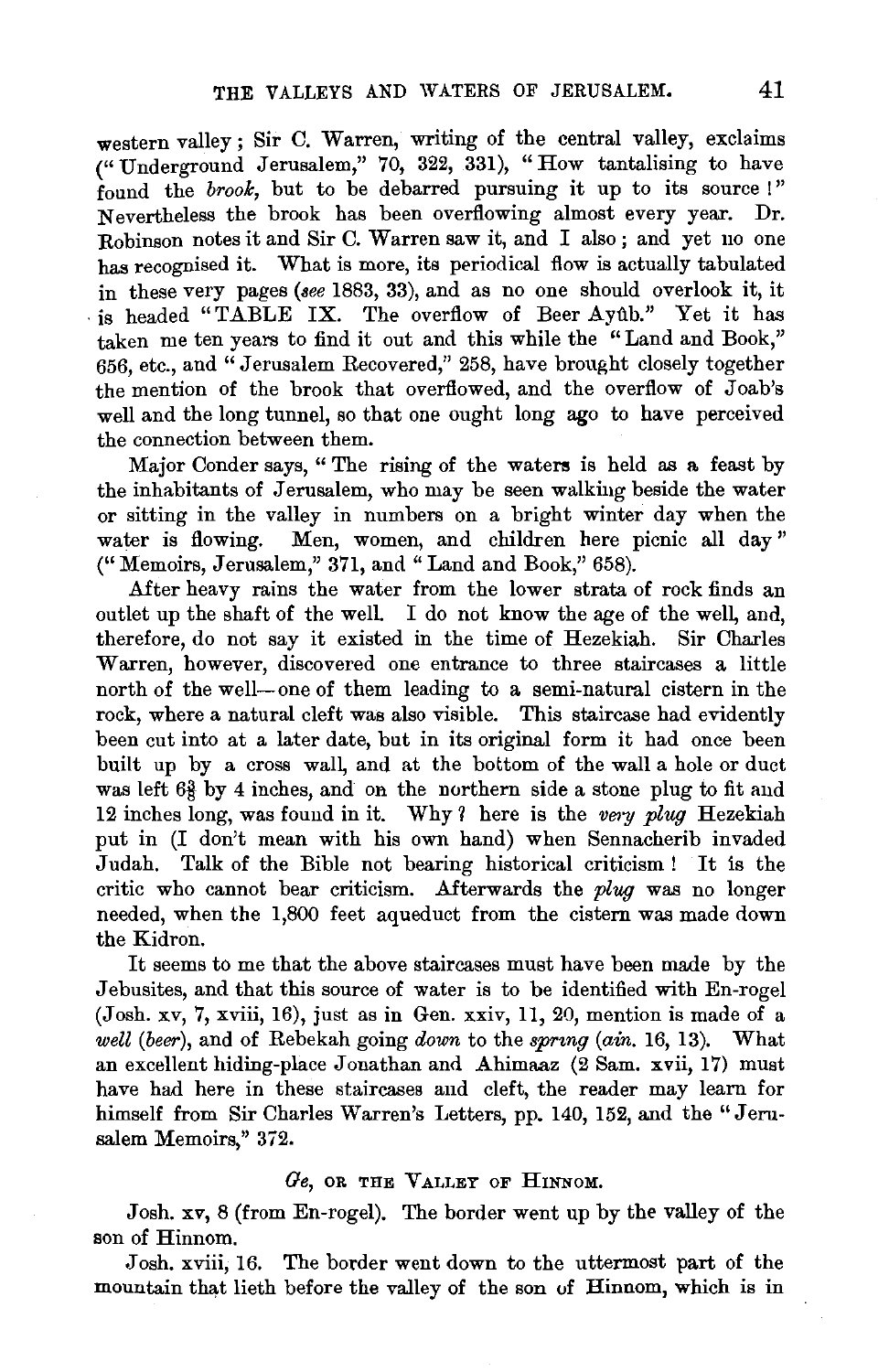the vale of Rephaim northward; and it went down to the valley of Hinnom, to the side of the Jehusite southward, and went down to Enrogel.

Neh. xi, 30. From Beersheba unto the valley of Hinnom.

2 Chron. xxviii, 3. Ahaz burnt incense in the valley of the son of Hinnom.

2 Chron. xxxiii, 6. Pass through the fire in the valley of the son of Hinnom.

2 Kings xxiii, 10. Josiah defiled Topheth, which is in the valley of the children of Hinnom.

Jer. xxxii 35. High places of Baal, which are in the valley of the son of Hinnom.

Jer. vii, 31, 32. Topheth, which is in the valley of the son of Hinnom.-Behold the days come, that it shall no more be called Topheth, nor The valley of the son of Hinnom, but The valley of Slaughter, for they shall bury in Topheth till for because] there shall be no place to bury.

Also xix, 6.

Jer. xix, 2. Go forth unto the valley of the son of Hinnom, which is by f.he entry of the gate Harsith (Margin, the gate of-Potsherds).

The A. V. unfortunately renders Harsith by east. An east gate at Jerusalem must lead to the *nachal* (brook Kidron), and as the valley *(qe)* of Hinnom is said to be near the above wrongly styled *east* gate, Sir Charles Warren, taking the *nachal* and *ge* to be one and the same, has in a mistake of the Authorised Version, found support for his wrong position of Zion, the city of David (1870, 344). This is much to be regretted, as it is hard to go right-about-face.

Occasionally the valley of Hinnom is simply described as the valley  $(qe)$ , and serves as a title for a gate near it.

Neh. ii, 13. I went out by night by the valley gate.

Neh. iii, 13. The valley gate repaired Hanun, &c.

2 Chron. xxvi, 9. Uzziah built towers at the valley gate.

From the valley *(ge)* we have in the N. T. the term Gehenna as a. place of torment.

The lowest limb of the Y is the Tyropceon valley of Josephus, dividing the upper city on the hill *(gibeah)* of Jerusalem (Is. x, 32, xxxi, 4) on the west from the lower city or Acra on Ophel (so called) on the east. On part of the latter stood Zion, the city of David, while the high part of the hill on the north was called the Mount *(har)* of Zion *(Is. x, 32, xxxi, 4)*, Mount Moriah, and later, the Mount of the House (2 Chron. xxxiii, 15). At times, however, in the Psalms and Prophets, Mount Zion, Zion, and Jerusalem seem to be used as equivalent terms for the whole city.

## *Emek-THE* DaLE.

Gen. xiv, 17, R. V. The king of Sodom went out to meet him (Abram) at the vale of Shaveh (the same is the King's *Vale).* And -Melchizedek; &c.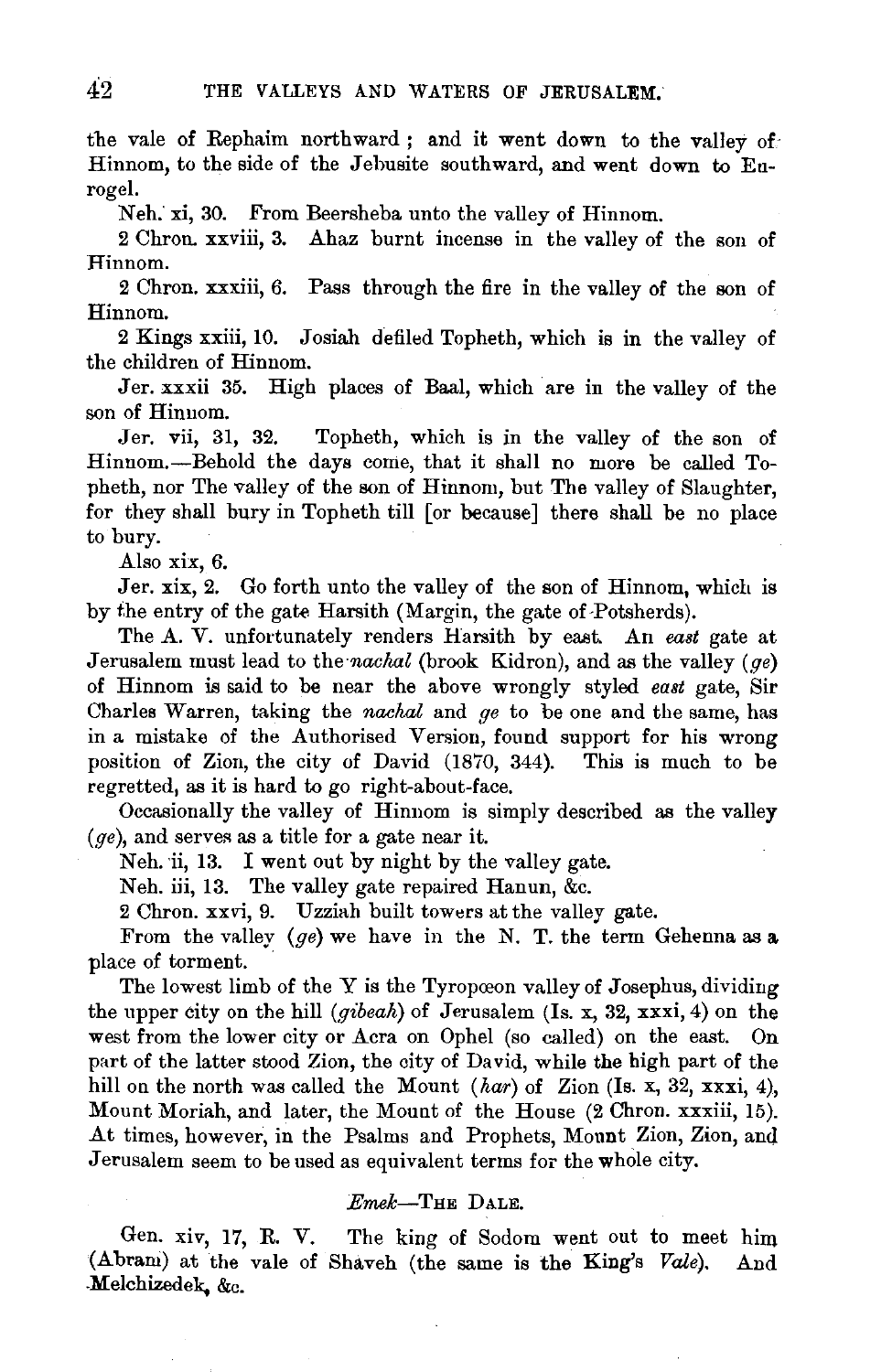2 Sam. xviii, 18. Absalom in his lifetime had taken and reared up for himself the pillar which is in the king's *dale.* 

This gratuitous variation in R. V. is reprehensible.

Josephus, with better judgment, says that Melchizedek was king of Jerusalem, and that Absalom's pillar was two furlongs from Jerusalem. It seems to me absurd to think either that these two valleys are not identical, or that Absalom had prepared his tomb on the east side of the Jordan, or near Shechem, where some learned people wrongly think Abram met Melchizedek. Abram's natural road was, as at present, past Jerusalem, and that city was the obvious place at which the king of Sodom would meet him.

Jer. xxxi, 40. The whole valley of the dead bodies and of the ashes and all the fields unto the brook Kidron.

The valley thus described has been taken to be the south-western· valley, commonly called the valley *(ge)* of Hinnom. When, however, I took the central valley to be the valley *(ge)* of Hinnom, and then came to examine this passage in the Hebrew, and found that as this southwestern valley ought not to be called *ge,* so actually it *was not called ge but emek,* I saw how many difficulties ignorance makes for itself, and that while the original is very distinct and precise, the laxity of translations has produced confusion and difficulties which once seemed insuperable.

Joel, iii, 2, 12. I will bring them down into the valley of Jehoshaphat  $\ldots$  . Come up to the valley of Jehoshaphat (Margin, the Lord judgeth).

If the reference here is to any valley at Jerusalem, it is certainly *not*  to the *eastern* valley or *nachal,* commonly but wrongly named the valley of Jehoshaphat. The use of *emek* shows that only the south-western valley can be referred to. Thrupp ("Jerusalem" 214) says, "the allusion in this chapter to the winepresses points to where the king's winepresses stood (south-east of Jerusalem), and the metaphor of the harvest conducts us further westward to the cornfields of the Plain of the Rephaim." Hence he concludes that the ravine of the Kidron cannot be exclusively intended. I may, however, observe that "the winepresses" and " the cornfields " are exactly the eastern and western limits of our *emek.* 

Jer. xxi, 13. Has been shown above not to refer to Jerusalem.

Isaiah, xxii, 1-7. Possibly does not refer to Jerusalem (" Spk. Comment."). Our key, however, passes smoothly the two wards "valley  $(qe)$  of vision," and "thy choicest valleys  $(emek)$ ," e.g., the king's dale and the valley *(emek)* of Rephaim.

In support of the south-western valley being the king's dale *(emek)* I should like to point out that close to its eastern extremity, where it joins the nachal, we have the *king's* winepresses (Zech. xiv, 10), the king's pool (Neh. ii, 14) and the king's garden (Neh. iii, 15; 2 Kings, xxv,  $\frac{1}{4}$ ; Jer. xxxix, 4; lii, 7).